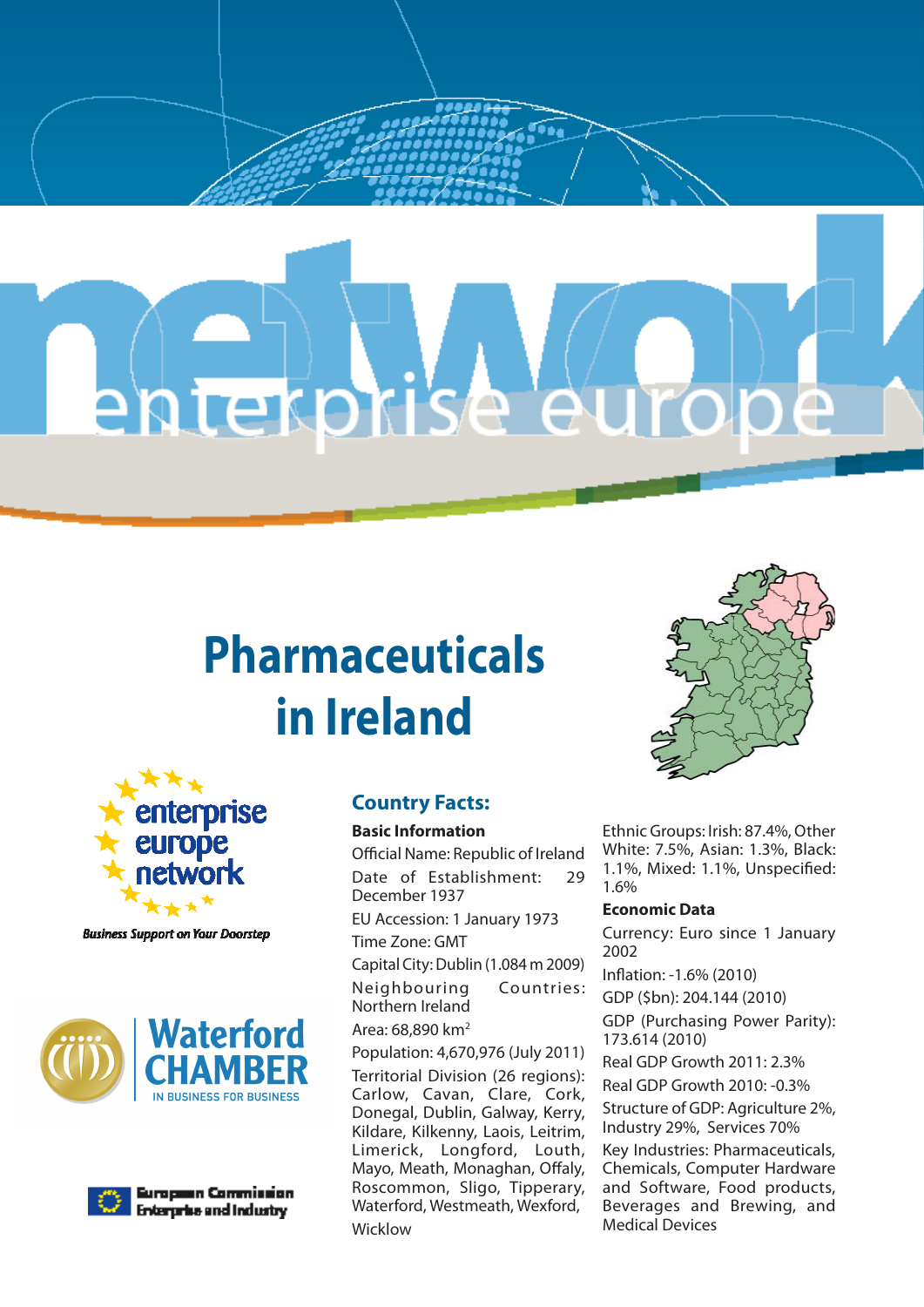#### **Political Data**

State Organisation: Republic Political System:

Parliamentary Democracy

President: Mary McAleese

Prime Minister: Enda Kenny Membership of International Organisations: EU, UN, UNESCO, OECD, IMF, UNIDO, WHO, WTO, INTERPOL, EMU, CE, IAEA, ICC

### **The Pharmaceutical Sector in Ireland**

The Pharmaceutical Sector in Ireland may be divided into four main sub-sectors:

• Primary Pharmaceuticals (Chemical)

• Secondary Pharmaceuticals (Final Dosage Form & Packaging)

• Diagnostics

• Biopharmaceuticals( Alteration of molecules, genes and cells to develop new medicines and therapies)

#### **The main Pharmaceutical activities in Ireland are:**

- • Research and Development
- • Global Business Service Centres
- • High Value Manufacturing
- Headquarters and IP Management
- • Supply Chain Management

# **Key Sector Characteristics:**

• Ireland is the No. 1 European location for international pharmaceutical investment.

• 9 out of the top 10 pharmaceutical companies are located in Ireland.

• 7 out of 10 pharmaceutical blockbusters are produced in Ireland

• Ireland is home to over 100 companies engaged in pharmaceutical and chemical related activities.

• Ireland is the largest net exporter of medicines globally

### **Contribution to the Irish Economy**

Pharmaceuticals are a major contributor to the Irish economy.

The pharmaceutical and chemical industry continues to perform strongly throughout the economic crisis and now accounts for 60% of Ireland manufacturing exports.

• The sector was worth 50.8 billion in 2010, a 7.3% increase from 47.3 billion in 2009.

• The sector contributes more than €1 billion in corporation tax to the Irish Exchequer annually.

• The replacement value of the sector is estimated to be €40 billion.

# **Key Players**

**GlaxoSmithKline** – Is the world's 2nd largest pharmaceutical company and a world leader in the areas of anti-infectives, the central nervous system and respiratory. The company established its manufacturing facility in Cork in 1974 and continues to expand its operations.

**Merck & Co. Inc** – Is a global healthcare company ranked 8th in the world for pharmaceutical sales. Established 1891, Merck currently discovers, develops, manufacturers and markets vaccines and medicines to address unmet medical needs.

**Pfizer** – is the largest pharmaceutical company in the world and produces human and animal medicines and consumer healthcare products. It alone have eight operations in Ireland employing over 2,000 people in both high end manufacturing and research development.

**Genzyme** – is the 4th largest independent pharmaceutical buitechnology c in the world. In 2001 Genzyme Corporation

announced the establishment of a new multi phase manufacturing facility on a 31 acre site in Waterford. In 2007 Genzyme Ireland Limited was approved an R&D grant of €3.9 million in support of a major new R&D investment of €19.5 million in facilities and R&D projects.

## **Jobs in the Pharmaceutical Sector**

• Employment in the sector has grown from 5,200 in 1988 to 25,300 in 2010.

• Over 24,500 people are employed in sectors that provide services to the pharma sector.

• 46% of pharma employees are third-level graduates.

• 25% of all PhD researchers in Irish industry are employed in the sector.

• In 2008, 2 out of every 5 pharmaceutical jobs created in Europe were in Ireland.

• Over the past ten year period, the number of operatives has significantly declines, with managers, professionals and associate professionals increasing.

• Employment in this sector is concentrated within foreign firms.

#### **Growth areas:**

The following areas represent growth opportunities for the sector over the next five years:

• **Niche generics/generics-plus:** Manufacture of value added generic pharmaceuticals.

• **Biopharma:** Early-stage drug discovery/drug delivery, enabling technologies.

• **Convergent medical technologies:** Development of new product offerings based on the convergence of multiple technology platforms involving collaboration between innovative pharmaceutical, medical technology, diagnostics and ICT companies.

#### ec.europa.eu/enterprise-europe-network

Neither the European Commission nor any person acting on behalf of the European Commission is responsible for the use which might be made of the information contained herein.<br>The views in this publication are those of the